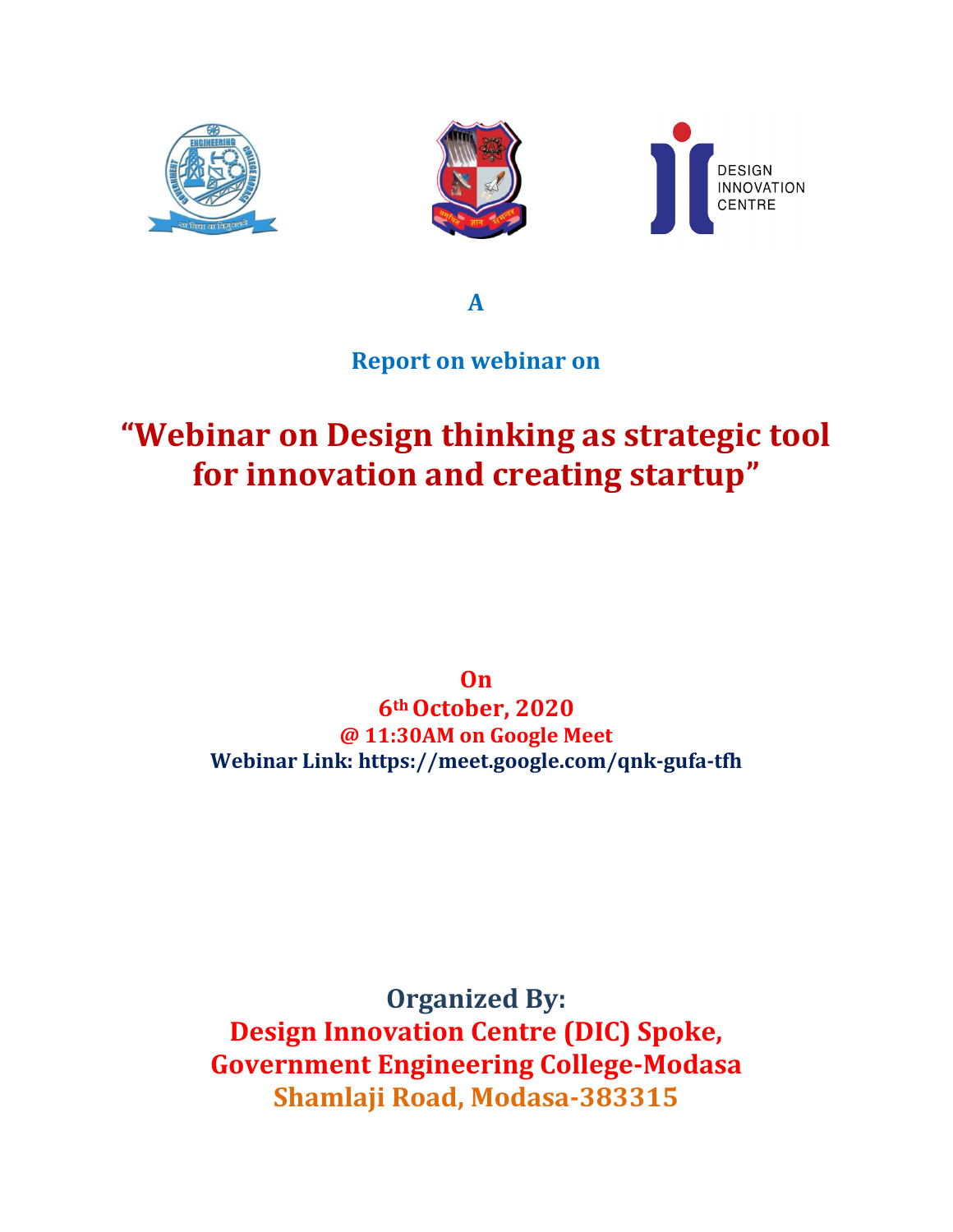### **Introduction**

**Government Engineering College, Modasa** was established in **1984** under the **Directorate of Technical Education, Gujarat State, Gandhinagar** in North Gujarat region with a view to spread out technical education in the region and hence promote industrial development. The institute was affiliated with **Hemchandracharaya North Gujarat University (HNGU), Patan** from 1984 to 2007. The institute is affiliated to **Gujarat Technological University, Ahmedabad** from 2008. It is recognized by **All India Council for Technical Education (AICTE), New Delhi**.

The institute was started with **two** under graduate courses, with an intake of 60 each. At **present** it runs **seven under graduate courses** and **two post graduate courses**. Each department has well established laboratories, computer centers and well qualified staff.

## **Design Innovation Center (DIC) under GTU**

Being the most innovative and largest university of India, Gujarat Technological University (GTU) received a project of DIC from MHRD. In the said project, GTU will be as a HUB and three Spokes were identified in the different regions of Gujarat state. GEC Modasa is one of the spoke identified by GTU.

#### **The webinar:**

Design Innovation Centre, Spoke Government Engineering College, Modasa and Mechanical Engineering Department organized a webinar on "Design thinking as strategic tool for innovation and creating startup" on 6th October for the students to get benefits of Design Innovation Centre (DIC) – Modasa Spoke.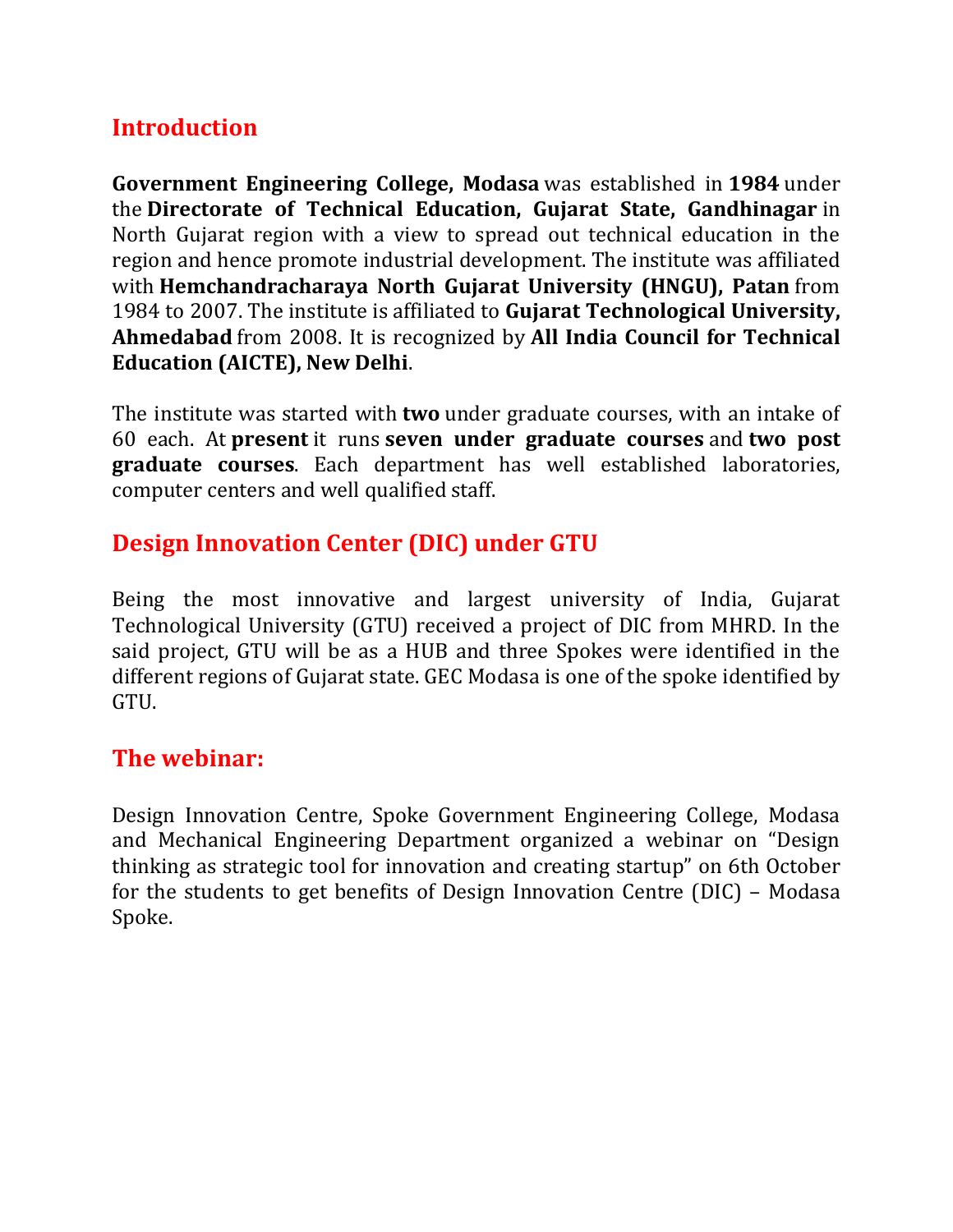

(Invited dignitaries along with guest speaker)

Dignitaries who were present on this occasion were:

Dr. B. J. Shah (Principal , GEC Modasa), Dr. U . V. Shah (DIC Coordinator, Associate professor and H.O.D. Mechanical Engg). Expert was invited Mr. Karmjitsinh Bihola ( MS (Product Design- USA,B.E. (Mechanical) Founder , Innodesk Designovation services,Gujarat, India). Event was coordinated by Prof. Piyushkumar Mistri (DIC Co-cordinator, Assistant professor, Mechanical Department, GEC Modasa) and Moderator Mr. Javvad Kadiwala (DIC Spoke Modasa, Project Assistant).

Event started with a recitation of prayer (shlok), by the event anchoring committee. With all due respect, Dr. U. V. Shah (DIC Coordinator, Associate professor and H.O.D. Mechanical Engg.) sir was requested to give a formal welcome speech.

Then Dr. B. J. Shah Sir (Principal , GEC Modasa) was welcomed and further Sir explained the significance of Design Thinking and Innovative attitude and how GEC Modasa has always worked upon the giving importance to subjects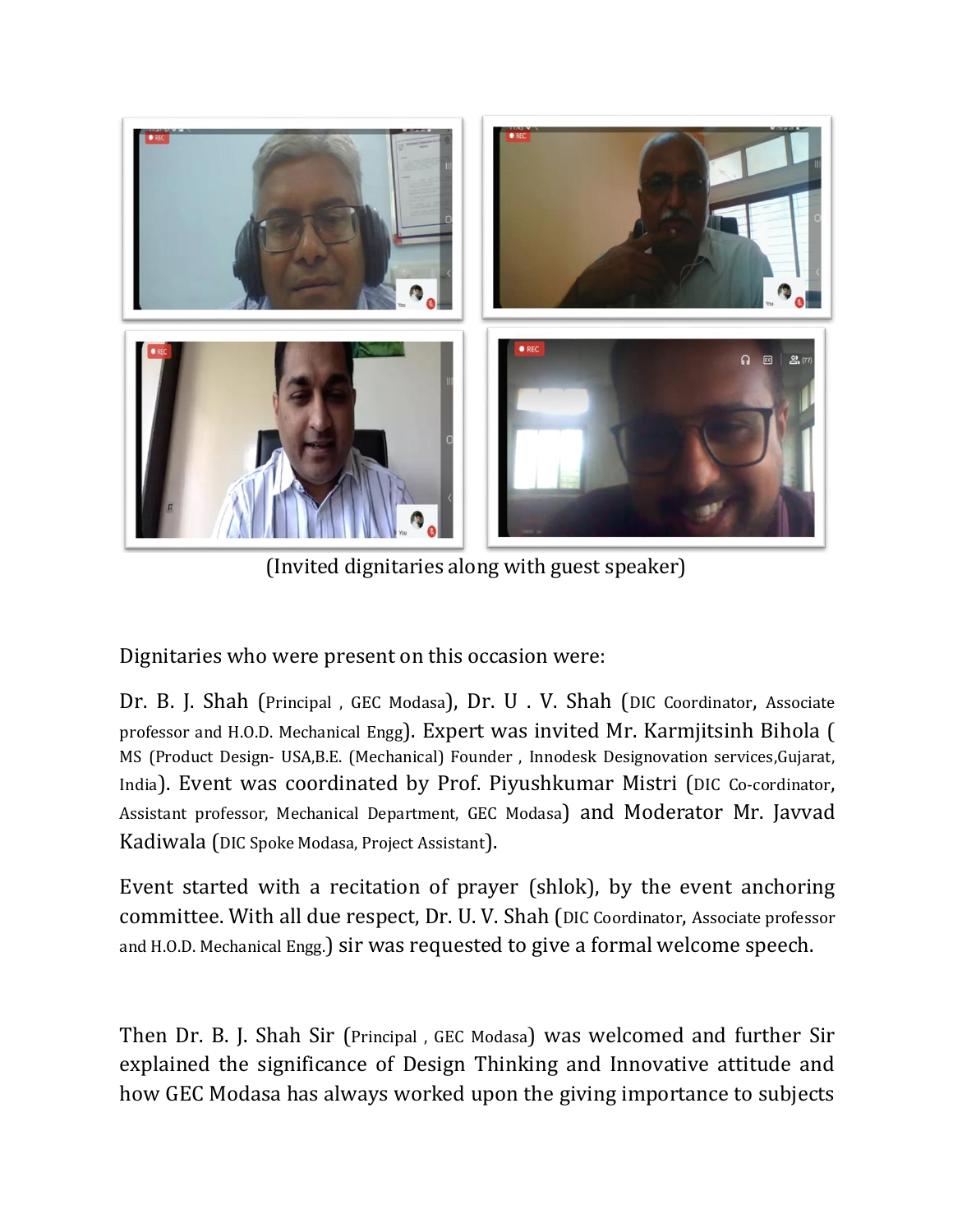and lab. works that can enrich innovative ideas and creativity among students. Then Sir congratulated the Mechanical department for organizing such a webinar and declared the webinar to proceed.



(Slides of Presentation explained by expert)